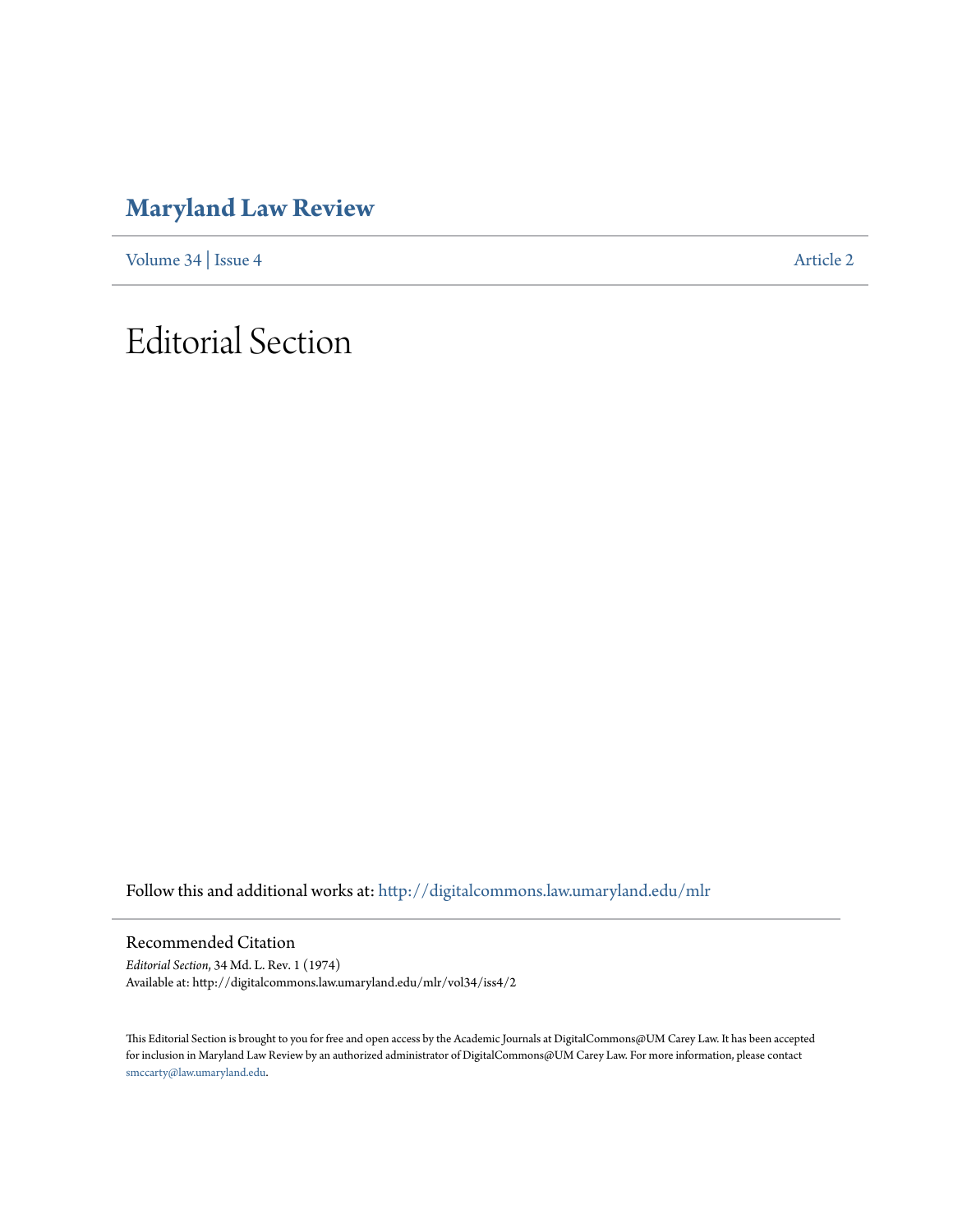# **Maryland Law Review**

## **VOLUME** XXXIV **NUMBER** 4

Member, National Conference of Law Reviews Conference of Southern Law Reviews

## EDITORIAL BOARD

*Editor-in-Chief* BARBARA **J.** SAFRIET

*Managing Editor* JEFFREY **A. HAMMOND**

*Articles Editors* **JUDY** BECKNER **SLOAN** THOMAS A. **STOUT,** JR. **G.** STEWART WEBB, JR. *Notes and Comments Editors* STEVEN I. **KLEIN** LEWIS E. LEIBOWITZ GILBERT THORNTON **RENAUT RICHARD** RUBIN

*Research Editor* GERARD P. **UEHLINGER**

*Assistant Editors*

**GLENN DAVIS** RONALD **G. DAWSON** MATTHEW **S.** GOODBODY

WILLIAM M. RICHMAN ROBERT R. SMITH RICHARD **C.** TILGHMAN, JR.

### *Staff*

WILLIAM **E.** BALDWIN

### CARY M. **ADAMS**

*Members*

**SALLY** D. **ADKINS JOHN D. BATES** BARBARA SANDERS BREWER HAROLD H. BURNS, JR. DAVID E. **BUSHONG** EILEEN A. CARPENTER **TAS** S. G. CORONEOS **MICHAEL** P. **DONNELLY JOHN** T. **DOWNING SHELLEY S. DREIFUSS** 

ANGUS R. EVERTON MARIANNE P. FLOOD **MINDA S. FRAHM STEPHEN A. GOLDBERG** ROBERT L. GREEN, JR. HOWARD R. MAJEV WILLIAM OBER MARGARET **LEE** QUINN

FRANK J. **EMIG**

*Faculty Advisor* HAL M. SMITH

F. THOMAS RAFFERTY EILEEN M. REGGIA **JEFFREY** D. Ross CHRISTINE **E.** SCHUBERT **GEORGE** Y. **SUGIYAMA** WILLIAM W. TAYLOR MARTHA WYATT CARL **S.** YALLER SAUL E. ZALESCH SALLY GOLD ZULVER

*Secretary* SHIRLEY L. MYERS